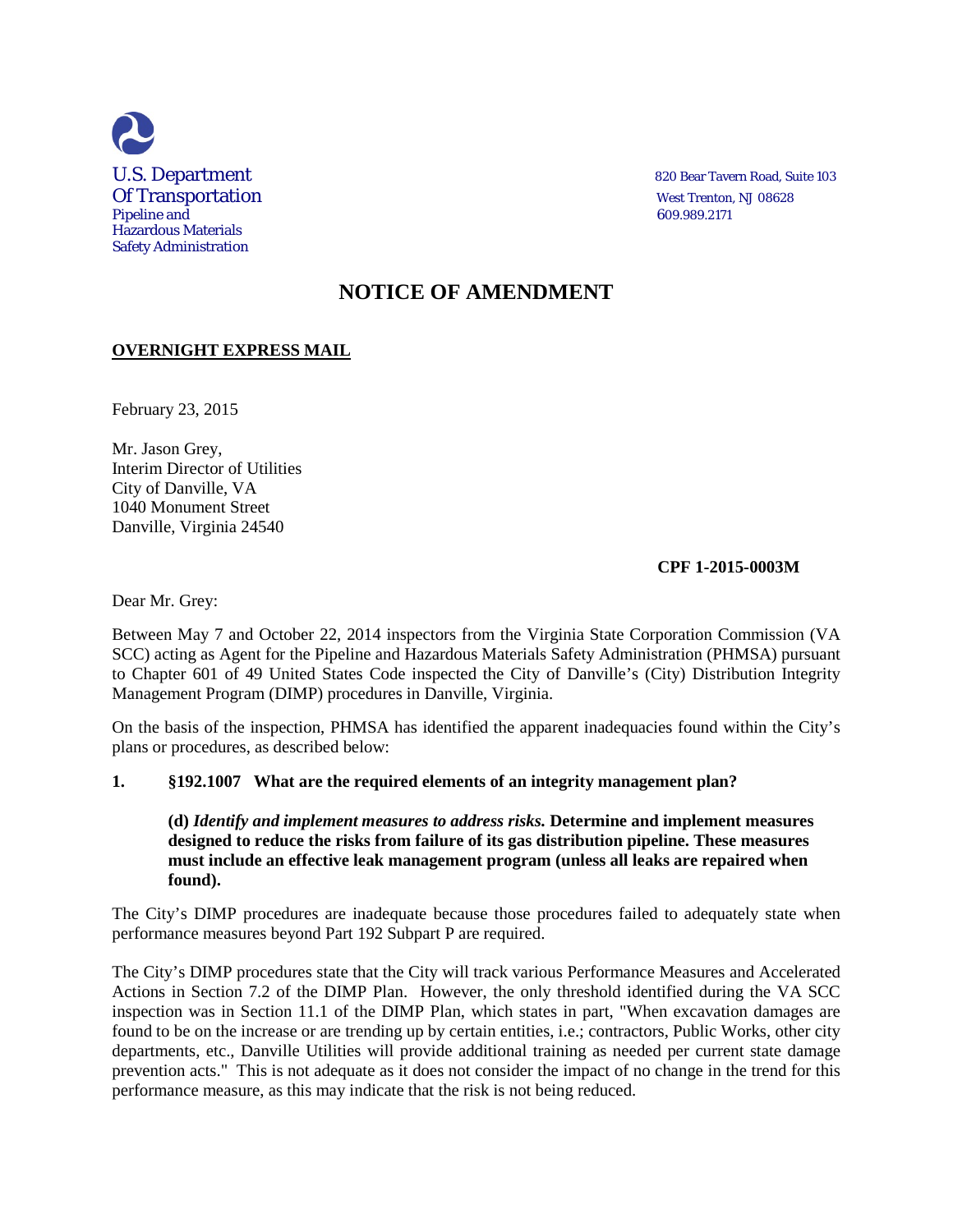#### **2. §192.1007 What are the required elements of an integrity management plan?**

**(e)** *Measure performance, monitor results, and evaluate effectiveness.*

**(1) Develop and monitor performance measures from an established baseline to evaluate the effectiveness of its IM program. An operator must consider the results of its performance monitoring in periodically re-evaluating the threats and risks. These performance measures must include the following:**

**(i) Number of hazardous leaks either eliminated or repaired as required by §192.703(c) of this subchapter (or total number of leaks if all leaks are repaired when found), categorized by cause;**

**(ii) Number of excavation damages;** 

**(iii) Number of excavation tickets (receipt of information by the underground facility operator from the notification center);**

**(iv) Total number of leaks either eliminated or repaired, categorized by cause;**

**(v) Number of hazardous leaks either eliminated or repaired as required by §192.703(c) (or total number of leaks if all leaks are repaired when found), categorized by material; and**

#### **(vi) Any additional measures the operator determines are needed to evaluate the effectiveness of the operator's IM program in controlling each identified threat.**

The City's DIMP procedures are not adequate since those procedures failed to develop and provide adequate performance monitoring measures from an established baseline to prompt review of the effectiveness of the City's DIMP Program, and identify any additional actions needed.

The City has used 2011 as its baseline to compare 2012 data. Section 7.2 of the City DIMP Plan contains the mandatory and risk-based Performance Measures. Section 7.2 of the City's DIMP Plan states, in part, "These measures will be compared to previous plans to determine effectiveness of the performance measures and adjusted accordingly as new data is evaluated." While the baseline values are present in the Plan, it is unclear if the baseline data will remain 2011 data, 2011 and 2012 data, or just 2012 data. The City needs to establish how the baseline is determined, i.e. "A most recent 5-year average of data will be used..."

In addition, the City's DIMP procedures do not establish trigger points, or thresholds, for each performance measure to prompt review of the effectiveness of their risk reduction measures, or identify any additional actions needed.

#### Response to this Notice

This Notice is provided pursuant to 49 U.S.C. § 60108(a) and 49 C.F.R. § 190.237. Enclosed as part of this Notice is a document entitled *Response Options for Pipeline Operators in Compliance Proceedings*. Please refer to this document and note the response options. Be advised that all material you submit in response to this enforcement action is subject to being made publicly available. If you believe that any portion of your responsive material qualifies for confidential treatment under 5 U.S.C. 552(b), along with the complete original document you must provide a second copy of the document with the portions you believe qualify for confidential treatment redacted and an explanation of why you

120150003M\_NOA\_02232015 Page **2** of **3**